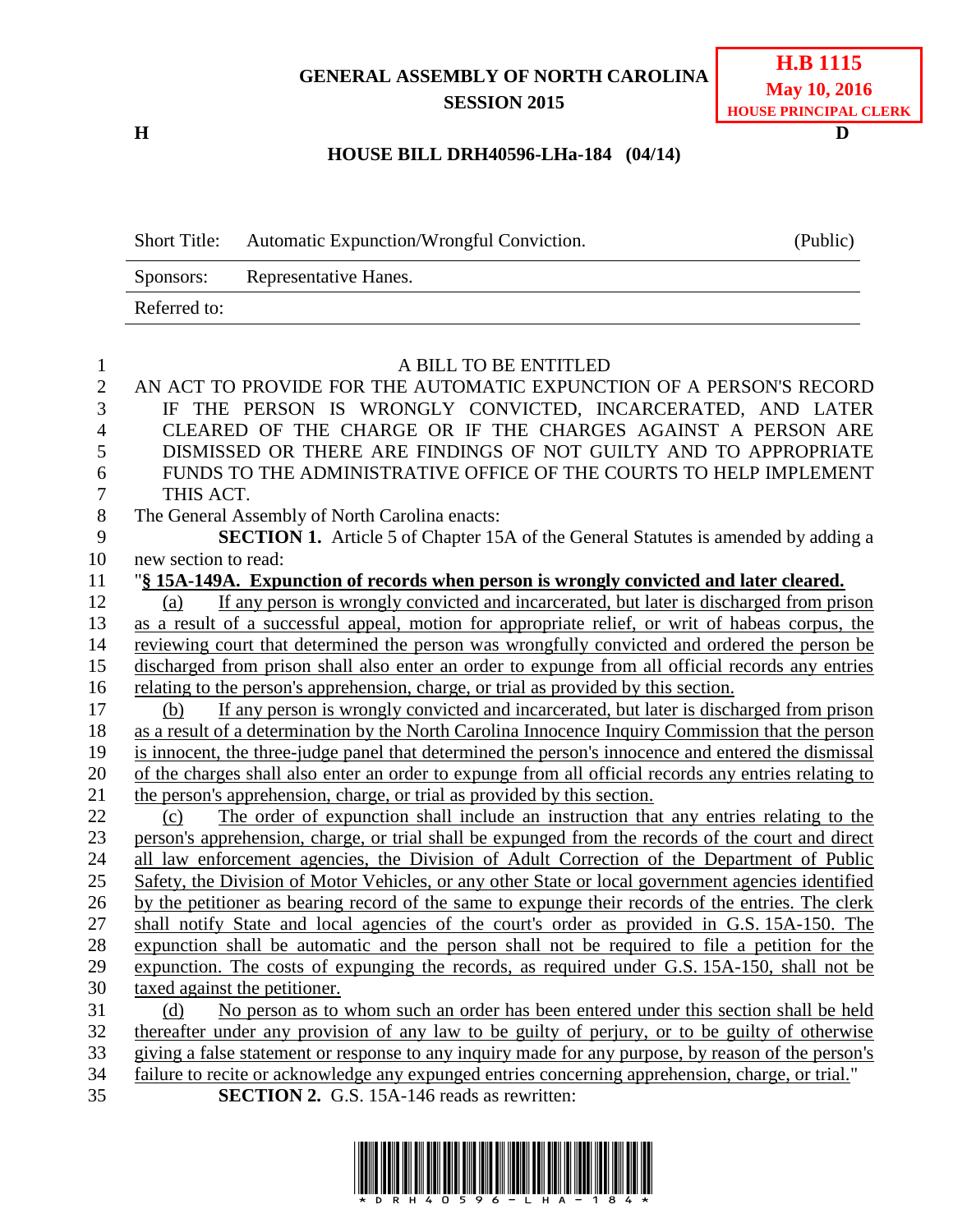## "**§ 15A-146. Expunction of records when charges are dismissed or there are findings of not guilty.** (a) If any person is charged with a crime, either a misdemeanor or a felony, or was charged with an infraction under G.S. 18B-302(i) prior to December 1, 1999, and the charge is dismissed, 5 or a finding of not guilty or not responsible is entered, that person may apply to the court of the county where the charge was brought for the court entering the dismissal, or finding of not guilty or not responsible shall also enter an order to expunge from all official records any entries relating 8 to his the person's apprehension or trial. The court shall hold a hearing on the application and, upon finding that the person had not previously received an expungement under this section, G.S. 15A-145, 15A-145.1, 15A-145.2, 15A-145.3, 15A-145.4, or 15A-145.5, and that the person had not previously been convicted of any felony under the laws of the United States, this State, or any 12 other state, the court shall order the expunction. No person as to whom such an order has been entered shall be held thereafter under any provision of any law to be guilty of perjury, or to be guilty of otherwise giving a false statement or response to any inquiry made for any purpose, by reason of his failure to recite or acknowledge any expunged entries concerning apprehension or trial. (a1) Notwithstanding subsection (a) of this section, if a person is charged with multiple

 offenses and all the charges are dismissed, or findings of not guilty or not responsible are made, then a person may apply to have each of those charges expunged if the offenses occurred within the same 12-month period of time or if the charges are dismissed or findings are made at the same term of court. Unless circumstances otherwise clearly provide, the phrase "term of court" shall mean one week for superior court and one day for district court. There is no requirement that the 23 multiple offenses arise out of the same transaction or occurrence or that the multiple offenses were consolidated for judgment. The court shall hold a hearing on the application. If the court finds (i) that the person had not previously received an expungement under this subsection, or that any previous expungement received under this subsection occurred prior to October 1, 2005 and was for an offense that occurred within the same 12-month period of time, or was dismissed or findings made at the same term of court, as the offenses that are the subject of the current 29 application, (ii) that the person had not previously received an expungement under G.S. 15A-145, 15A-145.1, 15A-145.2, 15A-145.3, 15A-145.4, or 15A-145.5, and (iii) that the person had not previously been convicted of any felony under the laws of the United States, this State, or any other state, the court shall order the expunction. No person as to whom such an order has been entered shall be held thereafter under any provision of any law to be guilty of perjury, or to be guilty of otherwise giving a false statement or response to any inquiry made for any purpose, by reason of his failure to recite or acknowledge any expunged entries concerning apprehension or trial.

 (b) The court may shall also order that the said entries, including civil revocations of drivers licenses as a result of the underlying charge, shall be expunged from the records of the court, and direct all law-enforcement agencies, the Division of Adult Correction of the Department of Public Safety, the Division of Motor Vehicles, and any other State or local government agencies identified by the petitioner as bearing record of the same to expunge their records of the entries, including civil revocations of drivers licenses as a result of the underlying charge being expunged. This subsection does not apply to civil or criminal charges based upon the civil revocation, or to civil revocations under G.S. 20-16.2. The clerk shall notify State and local agencies of the court's order as provided in G.S. 15A-150. The clerk shall forward a certified copy of the order to the Division of Motor Vehicles for the expunction of a civil revocation provided the underlying criminal charge is also expunged. The civil revocation of a drivers license shall not be expunged prior to a final disposition of any pending civil or criminal charge based upon the civil revocation. The costs of expunging the records, as required under G.S. 15A-150, shall not be taxed against the petitioner.